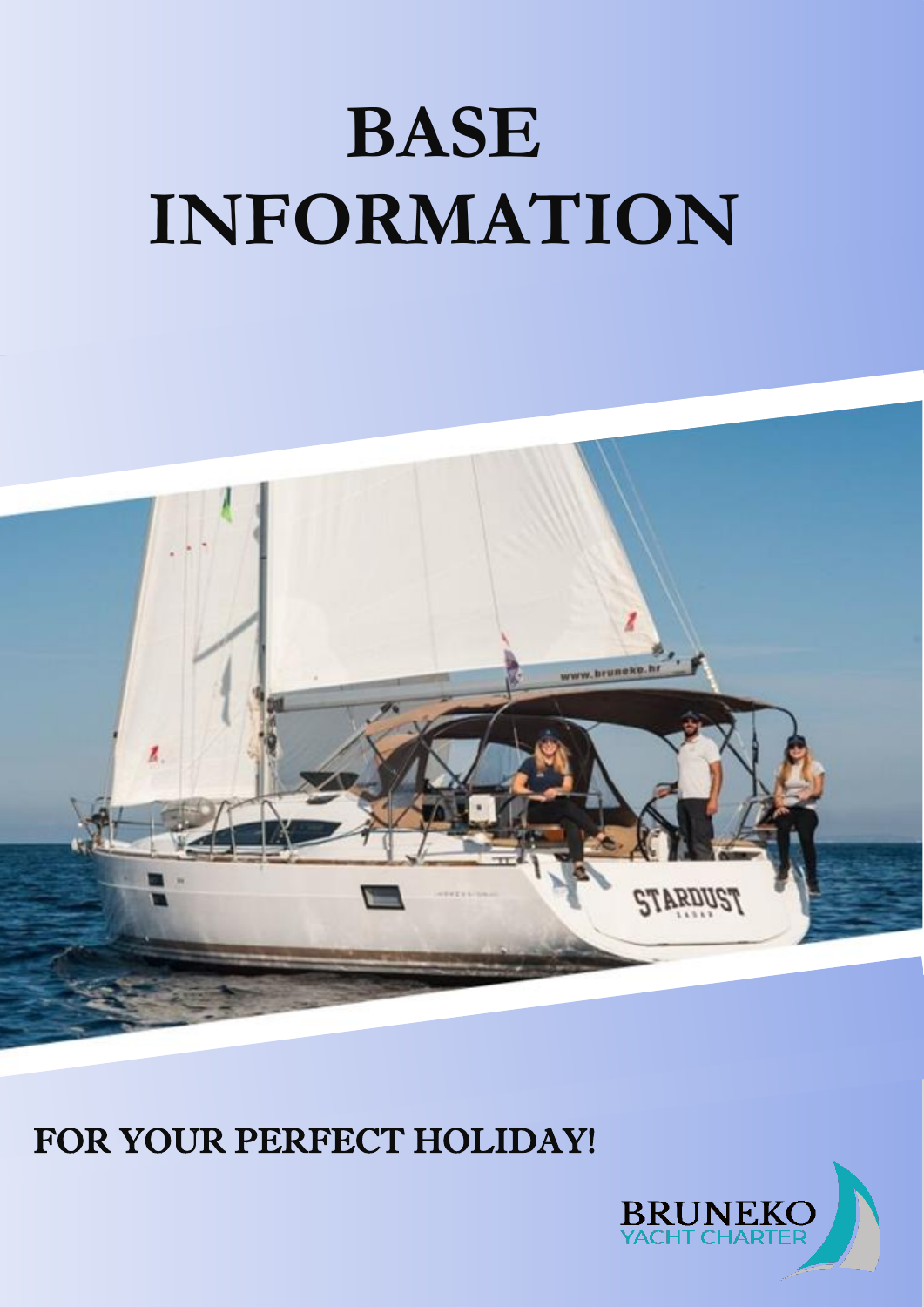

#### **↓ LOCATION**

#### MARINA TANKERKOMERC

Ivana Meštrovića 2, Zadar, Croatia GPS coordinates: 44°7'10,326''N 15°13'41,99''E Our yachts can be found at pier C

#### $[P_{\scriptscriptstyle{\Theta}}]$ PARKING

Paid and secured car parking is possible directly in marina. COSTS MARINA PARKING: 90€ per week (first hour free of charge) COSTS OUTSIDE PARKING: 6€ per day (42€/week)

(Prices for parking are subject to change depending on the Marina pricelist)

## **TRANSFER**

Target prices: Airport Zadar – Marina Tankerkomerc 1-3 people: approx. 30€ 4-8 people: approx. 40€

Price for other airports on demand. Payment is in cash directly to taxi driver. For further information send an email to: info@bruneko.hr

#### 隕 FACILITIES AVAILABLE IN MARINA

Sanitary facilities with showers, ATM, coffee bar

# GAS STATIONS

İ

Approved petrol stations before check-out: Crodux Gaženica (highly recommended), INA Zadar

#### CONTACT

BASE MANAGER: Edi Valčić +385 91 739 41 95

BOOKING MANAGER Antonela Kačan +385 91 933 69 39



#### OFFICE WORKING HOURS

TUE – THU: 08:00 - 16:00 FRI – SAT: 08:00 – 20:00 SUNDAY: 08:30 – 09:30 MONDAY: CLOSED



CHECK-IN: Saturday from 17:00 h CHECK-OUT: return to the base at Friday till 18:00 with overnight onboard till Saturday 09:00 (stay longer than 09:00 AM is subject to charge)



#### DOCUMENTS REQUIRED

Passport or ID, boarding pass, crew list, skipper's sailing licence and VHF permitt (original)

## **博 SUPERMARKET**

Tommy: approx. 200 m from the marina Konzum: approx. 400 m from the marina Lidl: approx. 1,1 km from the marina Kaufland: approx. 1,5 km from the marina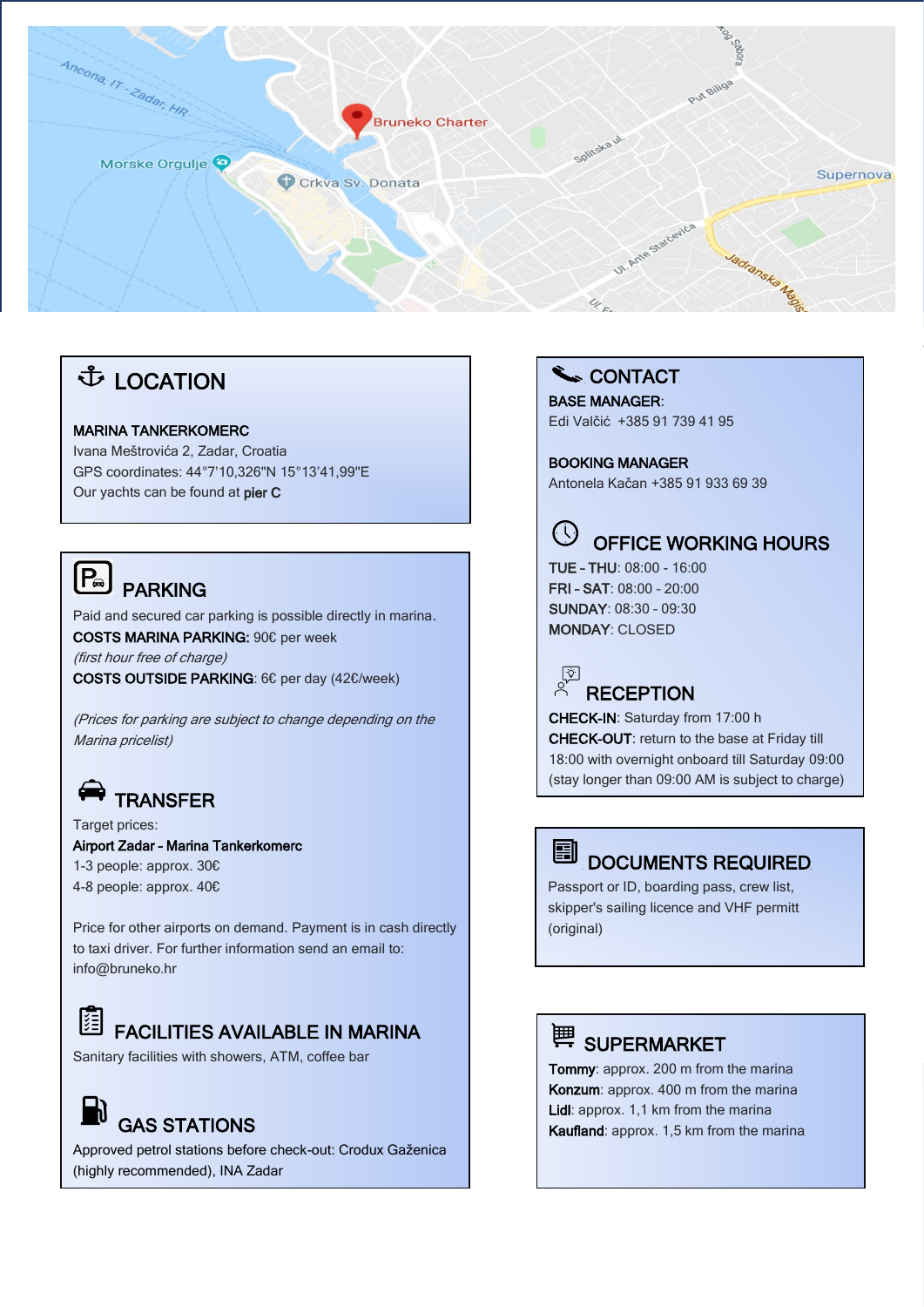

#### How can I order groceries on the boat?

[We would recommend to preorder it and delivered straight to the boat from JAM JACHT](mailto:https://www.jamyachtsupply.com/)  SUPPLY (https://www.jamyachtsupply.com/) or EASY WAY (https://www.easyway.hren)



#### What are damage waiver conditions?

DAMAGE WAIVER: 200 euro (non-refundable) + 100 euro (refundable) by cash - does not cover loss of Tender, Outboarder or other Equipment and missing fuel.



#### Where to buy fishing licence?

[It is possible to buy online on this web page: https://ribarstvo.mps.hr/default.aspx?id=5010](https://ribarstvo.mps.hr/default.aspx?id=5010) Licence can be valid for 1, 3 of 7 days and you need to choose fishing zone.



#### Can my boat pass under the Ždrelac bridge, between two islands Ugljan and Pašman?

Ždrelac bridge is high 16 m, if it is not some extreme case of tides our boats which can pass under bridge are all Elan Imp.40, Elan Imp.40.1, Bavaria 34, Elan E4, Swift Trawler 42, Antares 10,80 and Quicksilver 855 all other boats have mast over 16m, and it is strictly forbidden.

#### I had an accident, what to do?

- Firstly, calm down.
- Contact our base manager Edi Valčić(+385 91 739 41 95)
- Take a picture of damage (if there was a contact between two boats write down the data from the other boat and stay in touch with him)
- All our boats are casco insured



### General information about Croatia (National Tourist Board) https://www.croatia.hr



#### BASE MANAGER Edi Valčić +385 91 739 4195